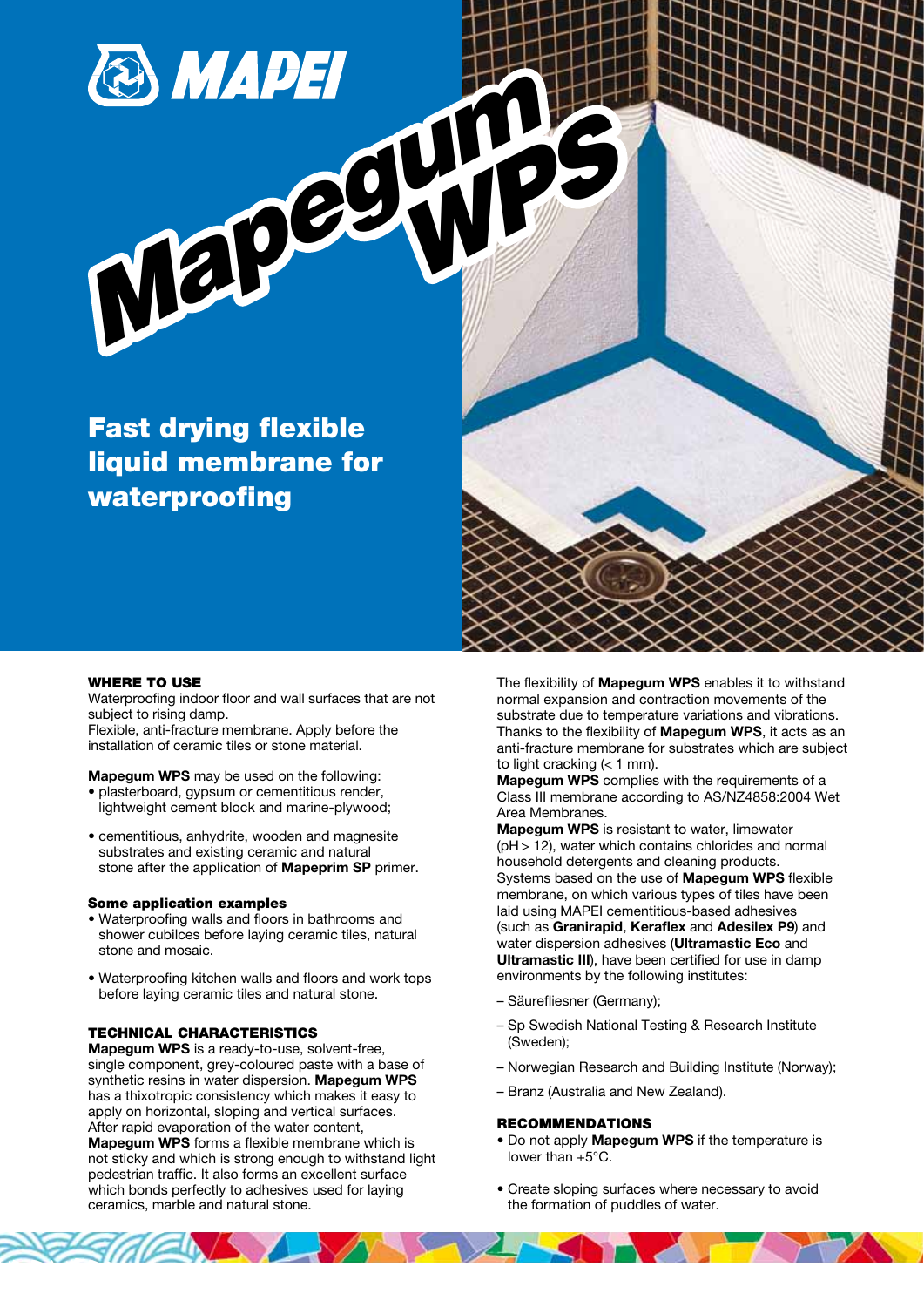



Applying Mapegum WPS on a wall with a roller



Bathroom wall waterproofed with Mapegum WPS and Mapeband



**Spreading** Mapegum WPS around the drain in a shower cubicle

# TECHNICAL DATA (typical values)

| <b>PRODUCT IDENTITY</b>                                                                                     |                                                   |                                               |
|-------------------------------------------------------------------------------------------------------------|---------------------------------------------------|-----------------------------------------------|
| <b>Consistency:</b>                                                                                         | paste                                             |                                               |
| Colour:                                                                                                     | light grey                                        |                                               |
| Density (g/cm <sup>3</sup> ):                                                                               | 1.45                                              |                                               |
| pH:                                                                                                         | 9.0                                               |                                               |
| Dry solids content (%):                                                                                     | 75                                                |                                               |
| Brookfield viscosity (mPa-s):                                                                               | 130,000<br>(rotor E - 5 revs)                     |                                               |
| Minimum film-forming temperature:                                                                           | $+5^{\circ}$ C                                    |                                               |
| <b>Application temperature range:</b>                                                                       | from $+5^{\circ}$ C to $+35^{\circ}$ C            |                                               |
| Completely dry (2 mm of thickness) at +23°C:                                                                | 5 hours                                           |                                               |
| Completely dry (2 mm of thickness) at $+5^{\circ}$ C:                                                       | 12 hours                                          |                                               |
| Waiting time before laying coating material:                                                                | 12-24 hours                                       |                                               |
| <b>FINAL PERFORMANCES</b>                                                                                   |                                                   |                                               |
| <b>Resistance to temperature variations:</b>                                                                | excellent                                         |                                               |
| <b>Resistance to ageing:</b>                                                                                | excellent                                         |                                               |
| <b>Resistance to solvents and oil:</b>                                                                      | good                                              |                                               |
| <b>Resistance to acids and alkalis:</b>                                                                     | good                                              |                                               |
| Elongation at breakage (DIN 53504) (%):                                                                     | 180                                               |                                               |
| In service temperature range:                                                                               | from -30 $^{\circ}$ C to +100 $^{\circ}$ C        |                                               |
| Water absorption (%) (by weight) 7 days at<br>$+23^{\circ}$ C + 21 days immersed in water:                  | 10 (Standard UNI 8202/22a)                        |                                               |
| Vapour permeability $(\mu)$ :                                                                               | 650 (Standard UNI 8202/23a)                       |                                               |
|                                                                                                             | <b>Acceptable limits</b><br>according to EN 14891 | <b>Performance figures</b><br>for Mapegum WPS |
| Impermeability to water under pressure: according<br>to EN 14891-A.7 (1.5 bar of positive lift for 7 days): | no penetration                                    | no penetration                                |
| Crack-bridging ability at +20°C according to<br>EN 14891-A.8.2 (mm):                                        | > 0.75                                            | 4.5                                           |
| Initial bond strength according to<br>EN 14891-A.6.2 (N/mm <sup>2</sup> ):                                  | > 0.5                                             | 1.6                                           |
| Bond strength after immersion in water according<br>to EN 14891-A.6.3 (N/mm <sup>2</sup> ):                 | > 0.5                                             | 1.2                                           |
| Bond strength after application of heat source<br>according to EN 14891-A.6.5 (N/mm <sup>2</sup> ):         | > 0.5                                             | 1.6                                           |
| Bond strength after freeze-thaw cycles according<br>to EN 14891-A.6.6 (N/mm <sup>2</sup> ):                 | > 0.5                                             | $\mathbf{1}$                                  |
| Bond strength after immersion in basic water<br>according to EN 14891-A.6.9                                 | > 0.5                                             | 1.3                                           |

Bond values according to EN 14891 measured using Mapegum WPS and C2 type cementitious adhesive according to EN 12004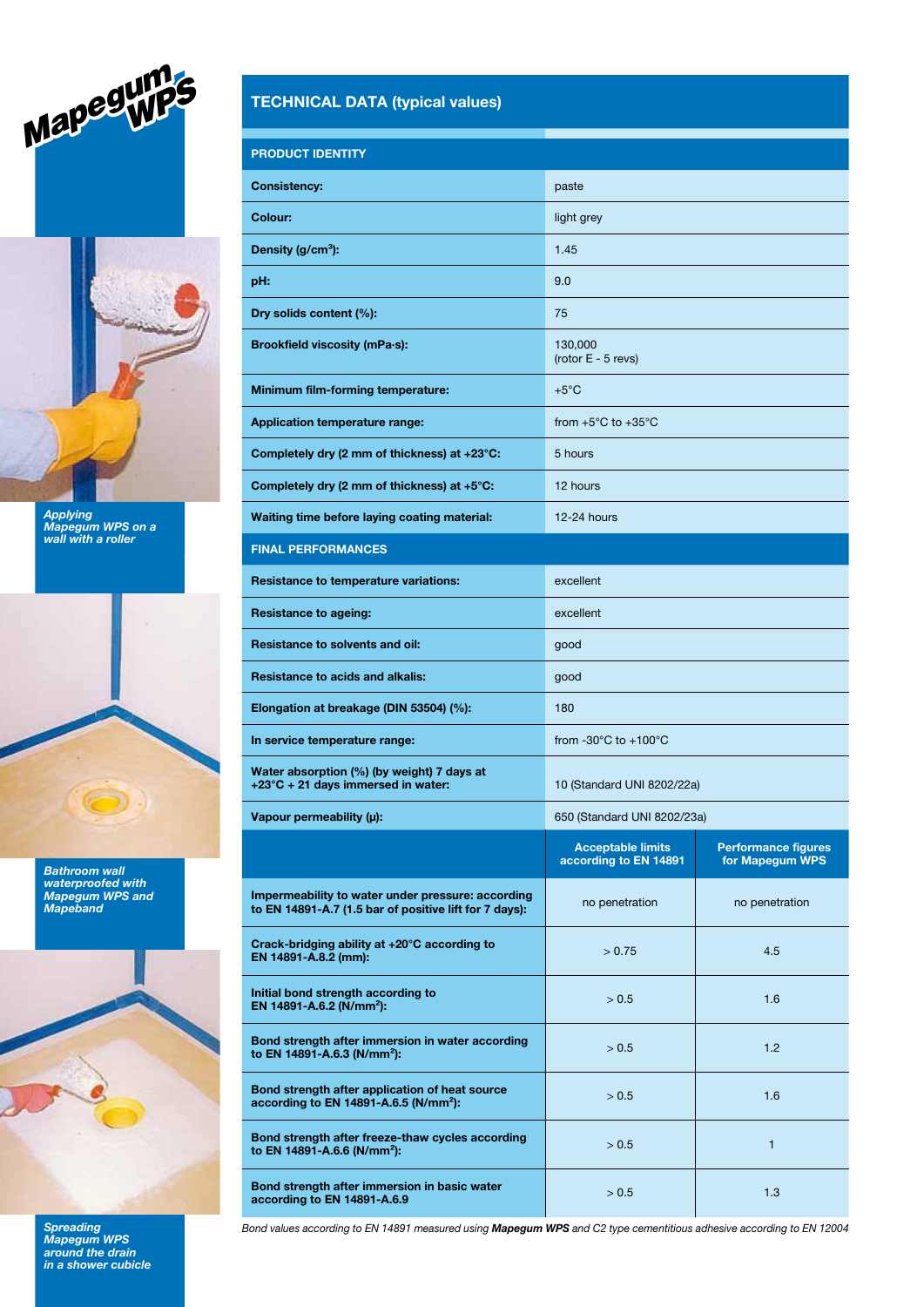

- Do not apply Mapegum WPS on damp cementitious substrates or on substrates which are subject to rising damp.
- Do not apply Mapegum WPS on bitumen or asphalt membranes which could bleed oil or plasticisers.
- Do not use Mapegum WPS to cover cracks which are subject to shearing movements.
- Mapegum WPS must be protected from abrasion caused by pedestrian traffic by installing ceramic tiles or stone material.

# APPLICATION PROCEDURE Preparation of the substrate

Substrates must be solid, clean, dry and free of oil, grease, old paintwork or any other material which could compromise bonding. Thoroughly clean all the mould, loose material etc. from existing surfaces to be waterproofed (existing flooring, old bitumen membranes, asphalt, metallic surfaces, etc.) by washing and brushing them down, or by spraying water and steam.

Cementitious substrates must be stable and dry, and not subject to rising damp. Substrates which are highly absorbent or gypsum must be pre-treated with Primer G (usually diluted with water at a ratio of 1:1 or 1:2 to ensure thorough penetration). Wait several hours until the coating of

Primer G is completely dry. Anhydrite or gypsum substrates must be perfectly dry (maximum residual humidity 0.5%), sanded and treated with a coat of Primer G or Primer S. Existing substrates of ceramic tiles or natural stone must be treated with **Mapeprim SP** primer before applying Mapegum WPS.

If a slope has to be created and the base needs to be smoothed off before spreading on Mapegum WPS, use one of the recommended MAPEI products.

#### Application of the product

Mapegum WPS may be applied by trowel, with a roller, by brush or spray (if required, dilute with up to 5% of water). The product must be applied evenly in thin coats (approx. 1 mm maximum per coat). Wait until the first coat is dry before applying further coats crossways (1-2 hours according to temperature conditions).

The final thickness of Mapegum WPS must never be less than 1 mm, in order to form a consistent, flexible continuous coat. Make sure that there are no gaps caused by imperfections in the substrate.

Mapegum WPS is used as an anti-fracture membrane on cracked substrates, we recommend inserting a layer of 4.5x4 mm Mapenet 150 in the first layer of fresh Mapegum WPS to act as a reinforcement (refer to the Mapenet 150 Technical Data Sheet). To further improve both elongation at failure and crack-bridging of Mapegum WPS, we recommend inserting Mapetex Sel large-mesh non-woven polypropylene fabric (refer to the Mapetex Sel Technical Data Sheet).

After 12-24 hours from applying the final coat of Mapegum WPS (according to temperature conditions), the surface is ready for laying ceramic tiles or natural stone etc. Use an adhesive from the MAPEI range to lay ceramic tiles and natural stone; class C2 if it is cementitious based or class D2TE if it is a water dispersion type, in accordance with Standard EN 12004.

In order to guarantee continuity in the waterproofing coat, we recommend placing Mapeband, alkali-resistant rubber tape with felt, between the wall and the floor and between contiguous walls before applying Mapegum WPS.

Special Mapeband or Mapeband PE 120 pieces are available to be inserted in correspondence of corners, drains and pipe-work.

Mapeband or Mapeband PE 120 must be bonded to the substrate using **Mapegum WPS** and must be completely embedded in the waterproofing layers.

#### Laying the tiles

After applying Mapegum WPS wait:

• 12-24 hours on absorbent substrates;

• 4-5 days on substrates which are not absorbent.

Lay the tiles using an adhesive from the MAPEI range (such as **Keraquick,** Granirapid, Adesilex P9, Keraflex or Ultramastic III); the width of the joints depends on the size of the tiles to be laid. Grout the tile joints using Ultracolor Plus, Keracolor FF or GG plus Fugolastic or Kerapoxy, available in a variety of colours. Expansion joints must be sealed using the special MAPEI sealants.

#### Cleaning

Mapegum WPS may be easily removed while still fresh from tools and surfaces with water.

#### **CONSUMPTION**

The consumption of Mapegum WPS is approximately 1.5 kg/m² per mm of thickness.

## PACKAGING

Mapegum WPS is available in 5, 10 and 25 kg drums.



Positioning the special piece of Mapeband over Mapegum WPS



The special piece of Mapeband embedded in the Mapegum WPS



End result of a waterproofing treatment using Mapegum WPS and Mapeband